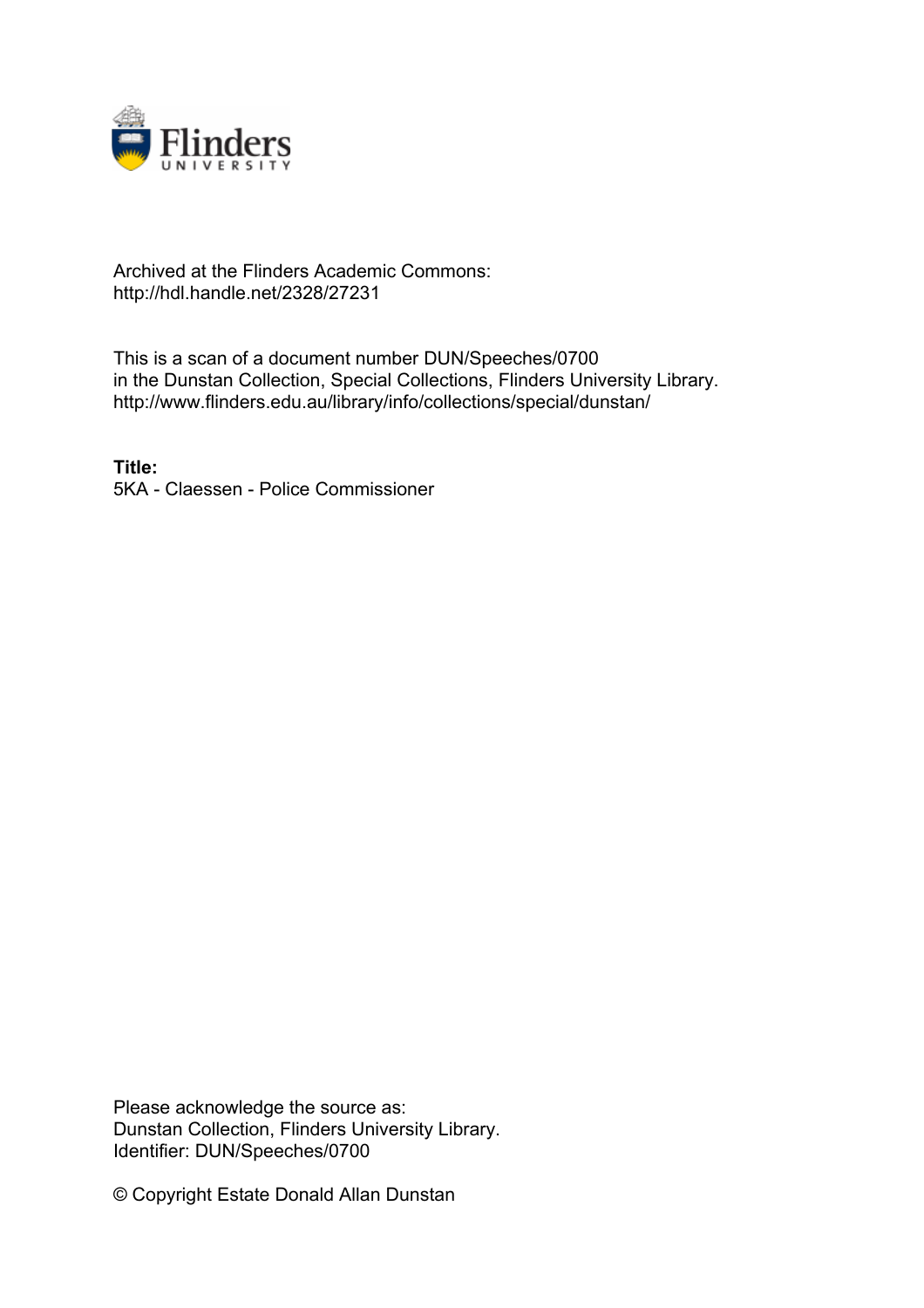## 5-KA BROADCAST 25/11/70 .

 $\frac{1}{4\epsilon}\left|\psi^{\left(1-\frac{\epsilon}{2}\right)}\right|^{2}$ 

 $110^{-7}$ 

700

C.O. Theme - Opening and hold under for ANN: This is a broadcast by the Premier of South Australia,  $Mr$ . Don Dunstan, on behalf of the Australian Labor Farty.

GOOD EVENING:

THIS AFTERNOON IN PARLIAMENT THE LEADER OP THE OPPOSITION ASKED A SIMPLE BUT LOADED QUESTION OP ME. HE ASKED ME WHETHER IT IS TRUE THAT THE ADMINISTRATIVE OFFICER OF THE PREMIER'S DEPARTMENT, MR. DOUG CLAESSEN, WAS SOON TO BE NAMED AS THE NEXT POLICE COMMISSIONER IN SOUTH AUSTRALIA, FOLLOWING THE PERSISTENT RUMOURS WHICH HAD CIRCULATED ABOUT THIS POSSIBILITY.

NOW THE LEADER OF THE OPPOSITION ASKED THIS QUESTION AT ABOUT FIVE MINUTES PAST TWO, JUST WHEN THE SECOND EDITION OF "THE NEWS" WAS APPEARING ON THE STREETS OP ADELAIDE. AND HE MENTIONED THAT THE STORY OF THE RUMOUR WAS ON THE FRONT PAGE OF "THE NEWS". FURTHERMORE, EARLIER IN THE DAY MR. CLAESSEN HIMSELF HAD BEEN RUNG BY MEMBERS OF THE POLICE FORCE WHO TOLD HIM THAT THE STORY WAS GOING TO APPEAR, AND WHEN A MEMBER OF MY STAFF RANG "THE NEWS" AND INFORMED THEM THAT THERE WAS NO BASIS AT ALL TO THE RUMOUR, HE WAS TOLD THAT THERE WAS VERY LITTLE LIKELIHOOD THAT THE EDITOR WOULD STOP USING THE STORY.

NOW WHAT IS ESPECIALLY SHOCKING ABOUT THIS BASELESS, ERRONEOUS, AND TOTALLY IDIOTIC STORY IS THAT IT IS A PUBLIC EXAMPLE OF THE KINDS OF ACRID AND SCURRILOUS NONSENSE WHICH PERIODICALLY CIRCULATES IN SOUTH AUSTRALIA, AND WHICH HAS MADE THE STATE THE POLITICAL SMEAR CENTER OF THE COMMONWEALTH. AND THE IMPLICATIONS ARE PLAIN -AND THEY ARE ONES WHICH ANY DECENT-MINDED PERSON WILL HEED - WHEN OUR OPPONENTS CAN'T BEAT US ON POLICIES AND EFFECTIVE GOVERNMENT, THEIR ONLY ANSWER IS TO WILDLY SLING MUD.

AND OF COURSE THE IMPLICATIONS FOR THE QUALITY OF FAIR REPORTING AND ACCURATE JOURNALISM ARE EVEN MORE IMPORTANT. ONE OF THE POINTS ABOUT A FREE PRESS IS THAT IT IS, ESPECIALLY IN THE DOMESTIC AUSTRALIAN CONTEXT, ALSO A FAIR PRESS. PEOPLE EXPECT STORIES TO BE RUN WHEN THERE IS SOME BASIS OF FACT - AND OF COURSE IT IS ALSO A MATTER OF FAIR PLAY SIMPLY TO CHECK OUT THE DETAILS WITH THOSE MOST CONCERNED. WHAT WAS PARTICULARLY IRRESPONSIBLE ABOUT "THE NEW'S" STORY WAS THAT NOT ONLY DID IT NOT HAVE ANY FOUNDATION,